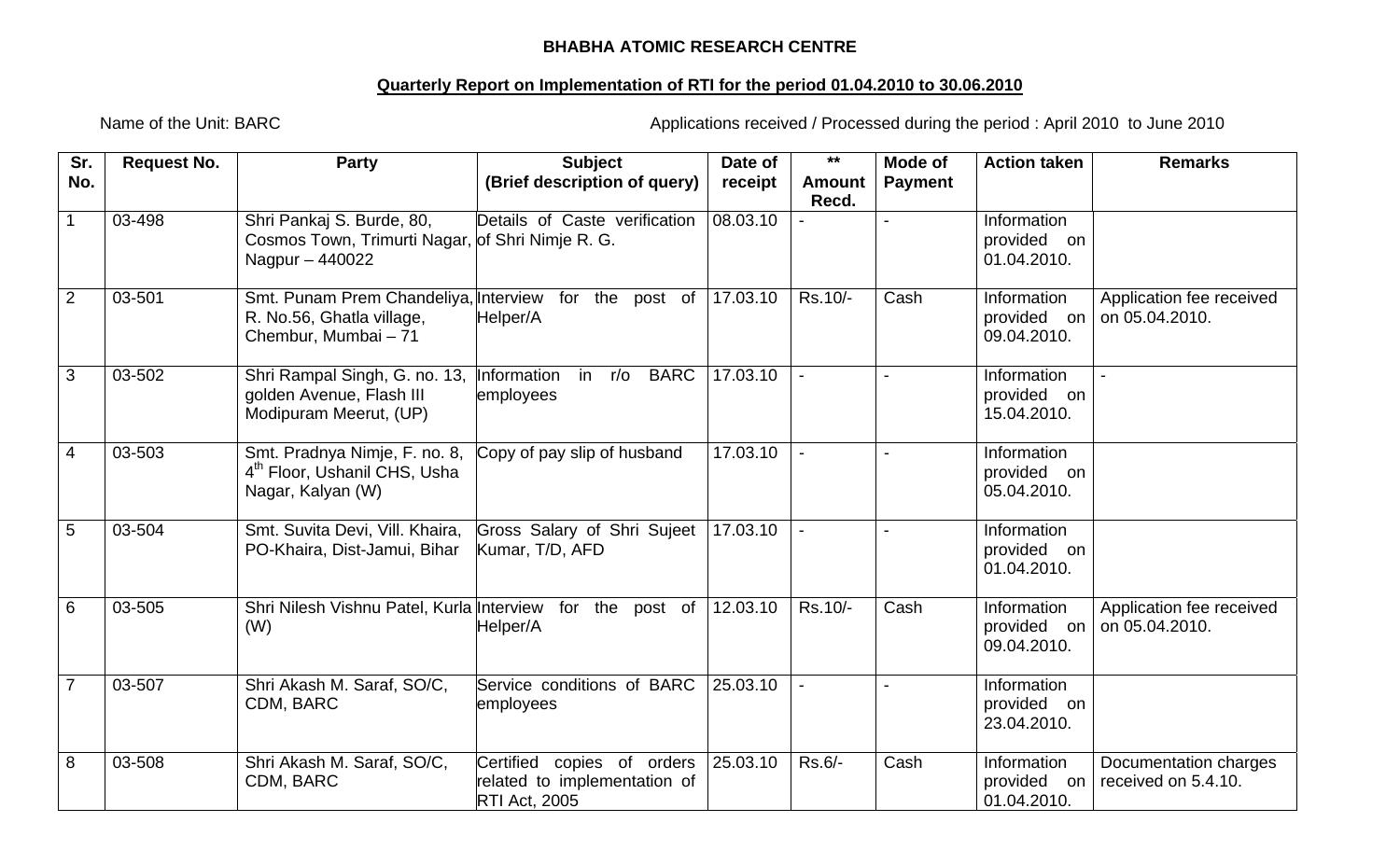| Sr. | <b>Request No.</b> | <b>Party</b>                                                                       | <b>Subject</b>                                                                                                  | Date of                   | $***$                  | Mode of        | <b>Action taken</b>                       | <b>Remarks</b>                               |
|-----|--------------------|------------------------------------------------------------------------------------|-----------------------------------------------------------------------------------------------------------------|---------------------------|------------------------|----------------|-------------------------------------------|----------------------------------------------|
| No. |                    |                                                                                    | (Brief description of query)                                                                                    | receipt                   | <b>Amount</b><br>Recd. | <b>Payment</b> |                                           |                                              |
| 9   | 04-510             | Ms. Rajeshwari M. P., Mandya Promotional<br>District, Karnataka State              | Avenues<br>for<br>Group 'D' employees                                                                           | 29.03.10                  | Rs.10/-                | <b>IPO</b>     | Information<br>provided on<br>06.04.2010. |                                              |
| 10  | 04-511             | Ms. Lata Rani, Ghaziabad (UP) Inf. reg. payment dues of Shri                       | Sohan Pal Singh, Ex. Head<br>Watch Man, DEM                                                                     | 29.03.10<br>04.05.10<br># | Rs.10/-                | <b>IPO</b>     | #Information<br>provided on<br>25.5.2010. | *Trd to PIO, DCS&EM<br>$u/S.6(3)$ on 5.4.10. |
| 11  | 04-512             | Shri Anish Thakur, Shimla $-5$ , List of TSO's with<br>H.P.                        | their<br>respective categories                                                                                  | 29.03.10                  | Rs.10/-                | <b>IPO</b>     | Information<br>provided on<br>19.04.2010. |                                              |
| 12  | 04-513             | Shri Anuj Saxena, Mathura<br>(UP)                                                  | Inf.<br>educational<br>reg.<br>qualification for the post of<br>Scientific Assistant                            | 30.03.10                  | Rs.10/-                | <b>IPO</b>     | Information<br>provided on<br>12.04.2010. |                                              |
| 13  | 04-514             | Ms. Varsha<br>9/18, Gurav Chawl, Vikhroli (E) of stenographers in Non-             | Re-designation/ upgradation<br>secretariat<br>Central<br>Govt.<br>offices                                       | 31.03.10                  | Rs.10/-                | Cash           | Information<br>provided on<br>20.04.2010. |                                              |
| 14  | 04-515             | Shri Sudhakar M.<br>Chandanshive, Mahim,<br>Mumbai - 16                            | Medium for Exam for the post<br>of ASO(A) conducted on<br>21.02.10                                              | 01.04.10                  | Rs.10/-                | <b>IPO</b>     | Information<br>provided on<br>23.04.2010. |                                              |
| 15  | 04-516             | Ms. Rajeshwari M. P., Mandya Upgradation of Group 'D'<br>District, Karnataka State | staff & their nature of duties                                                                                  | 05.04.10                  | Rs.40/-                | <b>IPO</b>     | Information<br>provided on<br>12.04.2010  |                                              |
| 16  | 04-517             | Shri Gnana Pragasam, Tech<br>F1, TLD Unit, NFC, Hyderabad subsequently after being | List of personnel/ promoted 05.04.10<br>found unfit for promotion<br>additional<br>based<br>on<br>qualification |                           | Rs.10/-                | <b>IPO</b>     | Information<br>provided on<br>20.04.2010  |                                              |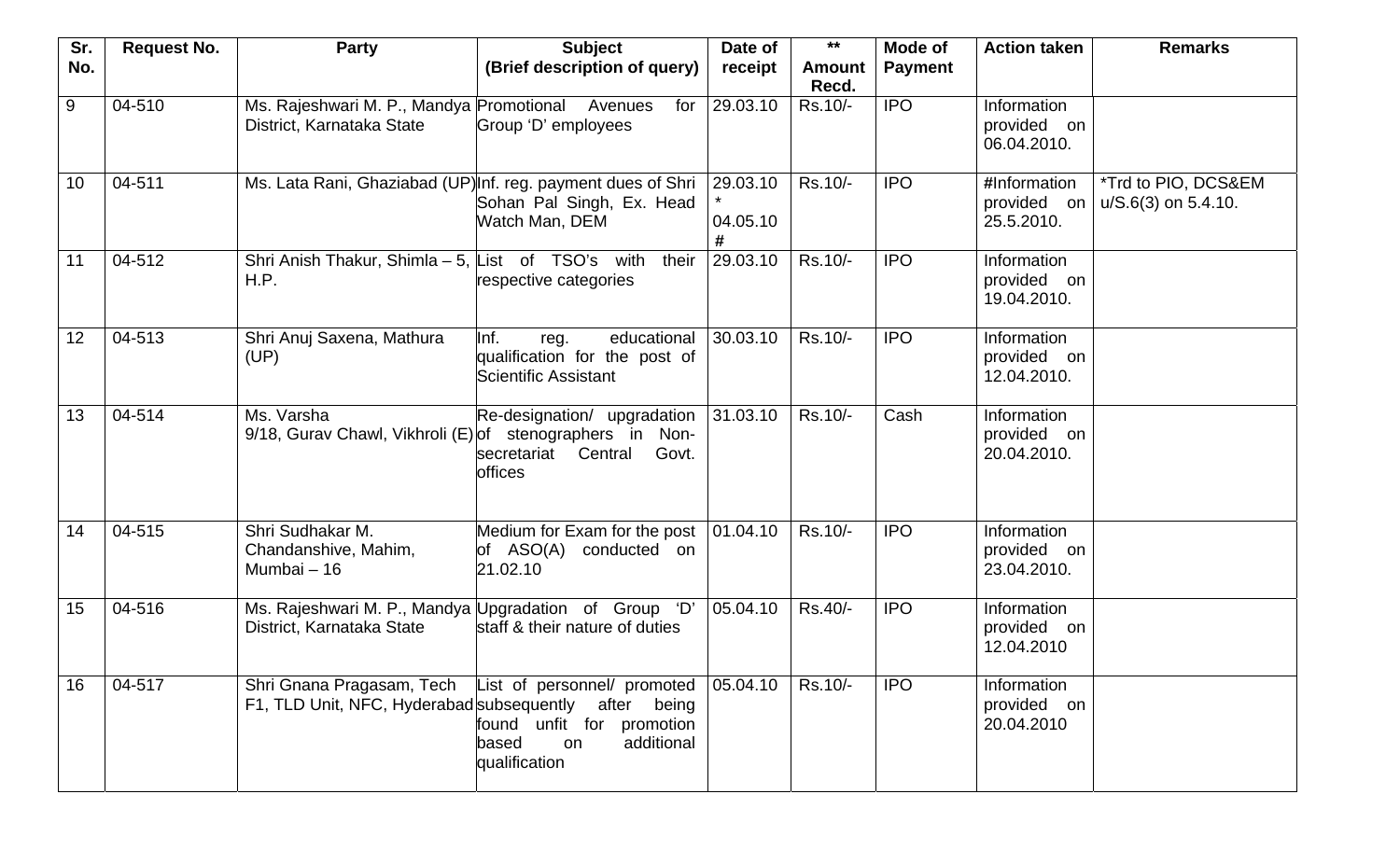| Sr. | <b>Request No.</b> | <b>Party</b>                                                                                                                        | <b>Subject</b>                                                                                    | Date of     | $***$                  | <b>Mode of</b>             | <b>Action taken</b>                          | <b>Remarks</b>                               |
|-----|--------------------|-------------------------------------------------------------------------------------------------------------------------------------|---------------------------------------------------------------------------------------------------|-------------|------------------------|----------------------------|----------------------------------------------|----------------------------------------------|
| No. |                    |                                                                                                                                     | (Brief description of query)                                                                      | receipt     | <b>Amount</b><br>Recd. | <b>Payment</b>             |                                              |                                              |
| 17  | 04-518             | Shri Vijay Kumar, C/o Shri R. Certified copy of the order<br>N. Masta, Mastagali, Lal Tanki, stopping his salary<br>Raigarh (C.G)   |                                                                                                   | 05.04.10    | Rs.10/-                | <b>IPO</b>                 | Information<br>provided on<br>06.05.2010.    | Appl. Fee received on<br>27.04.2010          |
| 18  | 04-519             | Smt. Shalu S. Gaikwad, A/p-<br>Vadgaon, Nimbalkar, Tal.<br>Baramati, distt-Pune                                                     | Refusal<br><b>of</b><br>pension<br>to<br>husband                                                  | 05.04.10    | Rs.10/-                | <b>Court Fee</b>           | Information<br>provided on<br>09.04.2010.    | Court fee accepted as<br>advised by HPD/PIO. |
| 19  | 04-520             | Shri Vikas B. Shivsaran, P.G.T. Details of post of medical<br>Colony, Mulund (W), Mumbai - officers visually handicapped<br>400 080 | in BARC                                                                                           | 13.04.10    |                        |                            | Under<br>Process.                            | Application fee is not<br>received.          |
| 20  | 04-521             | Smt. Smriti R. Tripathi, m/o<br>Late Shantiranjan Tripathi,<br>MIDC Road, Loknagari,<br>Ambernath (E)                               | related<br>Documents<br>to<br>paymend under BARC EFR                                              | 13.04.10    | Rs.10+20               | <b>IPO</b>                 | Information<br>provided<br>on<br>05.05.2010. |                                              |
| 21  | 04-522             | Smt. Akshata M. Khot, Steno<br>Gr. III, NRGP, BARC                                                                                  | ACR <sub>s</sub> /<br>Details<br>of<br><b>DPC</b><br>proceedings                                  | 13.04.10    | Rs.10 +22 IPO          |                            | Information<br>provided on<br>07.05.2010.    |                                              |
| 22  | 04-523             | Smt. Vrushali V. Talawadekar,<br>C/o Mr. Eknath Dichvalkar,<br>Thane - 400 006                                                      | Final Settlement dues in r/o<br>Shri Vilas R. Talawadekar<br>Ex. Driver                           | 13.04.10    | Rs.20/-                | <b>IPO</b>                 | Information<br>provided on<br>05.05.2010.    |                                              |
| 23  | 04-524             | Shri P. Sridhar Babu, HBR<br>Layout Extn., Banglore -<br>560043                                                                     | <b>BHABHATRON</b><br>&<br><b>Telecobalt Machine</b>                                               | II 13.04.10 | Rs.10/-                | <b>IPO</b>                 | Information<br>provided on<br>26.05.2010.    | Interim reply given on<br>07.05.2010.        |
| 24  | 04-525             | Ganesh CHS, R. no. 5 B,<br>Mandap Rd, Sagaon, Dombivli SO/D, NRG<br>(E)                                                             | Shri Santosh S. Ghadi, Om sai Information promotion/ CRs in 19.04.10<br>r/o Shri Ray Sahab Singh, |             | Rs.10/-                | <b>IPO</b>                 | Information<br>denied<br>on<br>22.04.2010.   | Denied U/s. 8(1)(j)                          |
| 25  | 04-526             | Shri Arvind S. Joshi, Advocate, Promotion<br>136, Gokulpeth, Walmikinagar, Security Officers in DAE<br>Nagpur                       | to<br>thepost                                                                                     | of 21.04.10 |                        | Fees paid at<br><b>DAE</b> | Information<br>provided on<br>24.05.2010.    | Interim reply given on<br>07.05.2010.        |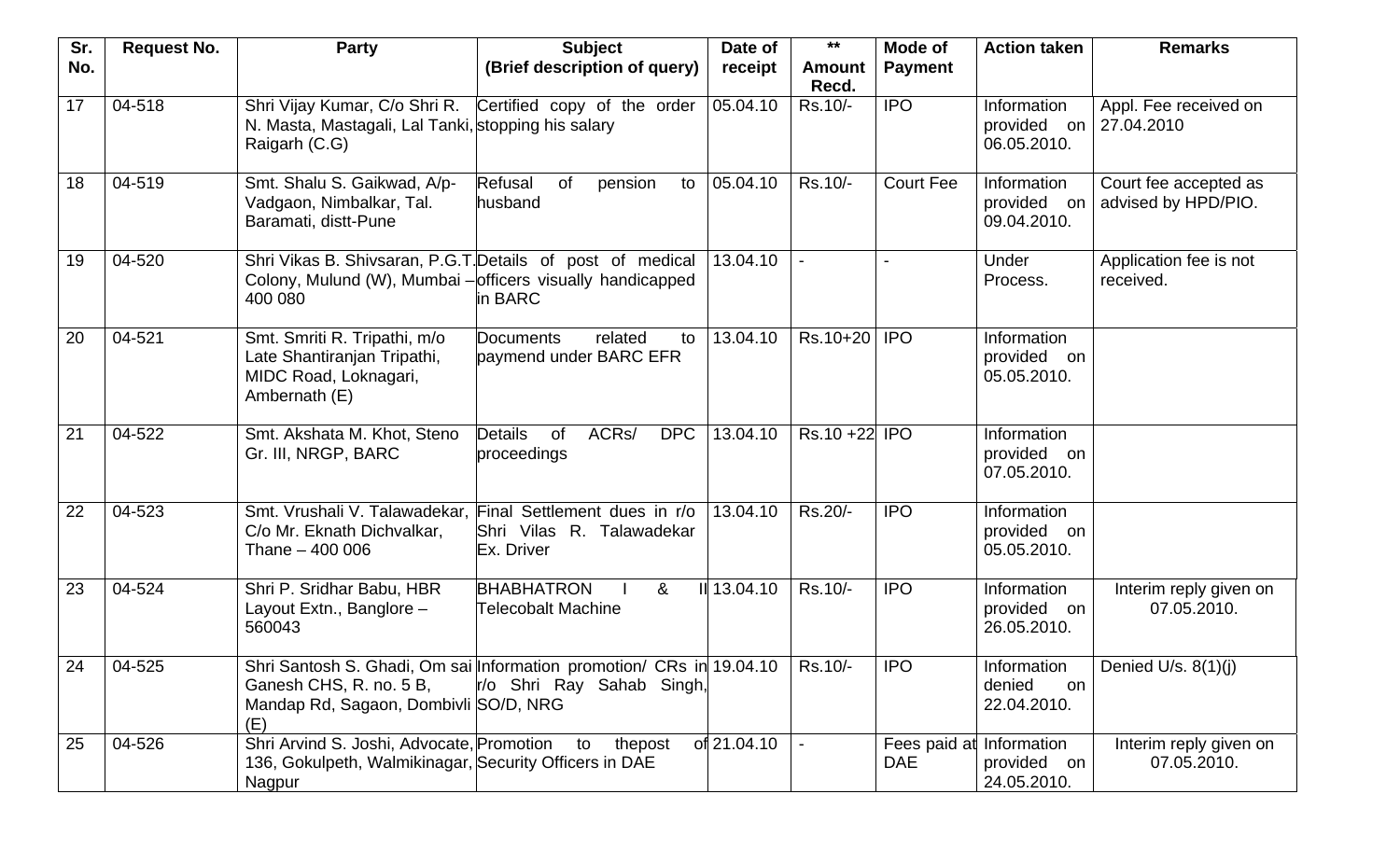| Sr. | <b>Request No.</b> | <b>Party</b>                                                                                 | <b>Subject</b>                                                                                                                                                                              | Date of        | $***$                  | Mode of        | <b>Action taken</b>                       | <b>Remarks</b> |
|-----|--------------------|----------------------------------------------------------------------------------------------|---------------------------------------------------------------------------------------------------------------------------------------------------------------------------------------------|----------------|------------------------|----------------|-------------------------------------------|----------------|
| No. |                    |                                                                                              | (Brief description of query)                                                                                                                                                                | receipt        | <b>Amount</b><br>Recd. | <b>Payment</b> |                                           |                |
| 26  | 04-527             | Col., Po-TAPP, Tarapur-<br>401504                                                            | Dr. Shashi Lata, C-85/8, BARC Promotion to persons who 21.04.10<br>have done Associateship of<br>Chemists (India), Kolkata                                                                  |                | Rs.10/-                | <b>IPO</b>     | Information<br>provided on<br>07.05.2010. |                |
| 27  | 04-528             | Shri Santosh Kumar Mishra,<br>1010, Akashganga, A.Nagar,<br>Mumbai - 94                      | <b>Details</b><br>of<br>guest<br>accommodation provided to<br>Ms. Poonam Mishra & Other at<br>NBH                                                                                           | House 26.04.10 | Rs.10/-                | Cash           | Information<br>provided on<br>07.05.2010. |                |
| 28  | 04-529             | Shri Omprakash Khandelwal,<br>4/12, M.G. Road, Badwani<br>(MP)                               | Selection under Batch Nos. 26.04.10<br>16 <sup>th</sup> , 17 <sup>th</sup> , 18 <sup>th</sup> , 19 <sup>th</sup> batch of<br><b>KSKRA</b><br>(Sub.<br><b>Material</b><br>Science) BRNS, DAE |                | Rs.10/-                | <b>IPO</b>     | Information<br>provided on<br>26.05.2010. |                |
| 29  | 04-530             | Ms. Rajeshwari M.P., D/o<br>Puttegowda M.S., Mandya<br>Dist., Krantaka                       | Employees 26.04.10<br><b>Details</b><br>of<br>promoted from H(T) post to<br>Technician/A                                                                                                    |                | Rs.30/-                | <b>IPO</b>     | Information<br>provided on<br>26.05.2010. |                |
| 30  | 04-531             | Mr. Chetan Kothari, 52,<br>400 026                                                           | the details of Scientist/Officers 30.04.10<br>Oceanic Apartment, Mumbai - of BARC who had committed<br>suicide & who had died of<br>cancer                                                  |                | Rs.10/-                | <b>IPO</b>     | Information<br>provided on<br>26.05.2010. |                |
| 31  | 04-532             | Shri G. Srinivasan, 55,<br>Alakananda, A. Nagar,<br>Mumbai-94                                | Copie of ACRs & documents in 29.04.10<br><b>CHSS file in BARC Hospital</b>                                                                                                                  |                | Rs.10/-                | Cash           | Information<br>provided on<br>28.05.2010. |                |
| 32  | 05-533             | Shri Santosh K. Mishra,<br>Akashganga, A. Nagar,<br>Mumbai - 94                              | Action taken on his letter to 04.05.10<br>Controller, BARC copy of letter<br>given by his wife etc.                                                                                         |                | Rs.10/-                | Cash           | Information<br>provided on<br>25.05.2010. |                |
| 33  | 05-534             | Ms. Monika Mishra, 97/16,<br><b>BARC Staff colony, Post.</b><br>TAPP, Boisar (W) dist. Thane | Information on uploaded on 26.04.10<br>BARC Website reg. RTI Act<br>career digest & inf. reg.<br>direction                                                                                  |                | Rs.10/-                | <b>IPO</b>     | Information<br>provided on<br>24.05.2010. |                |
| 34  | 05-535             | Smt. Suruchi Sharma, MHOW Medicines<br>(M.P)                                                 | reimburssable 04.05.10<br>under CHSS,<br>Pharmacopia<br>followed by Medical Division                                                                                                        |                | Rs.10/-                | <b>IPO</b>     | Information<br>provided on<br>24.05.2010. |                |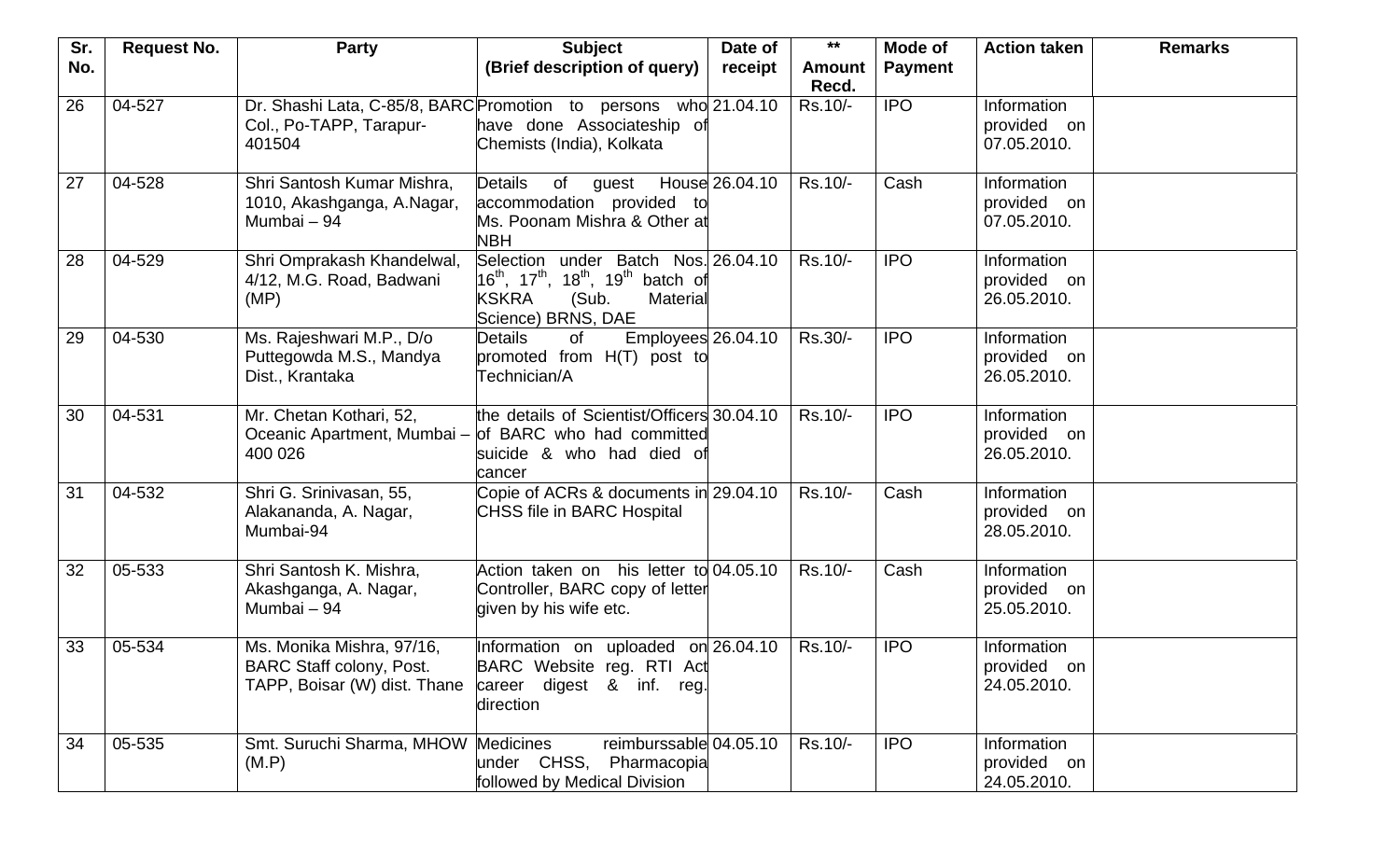| Sr. | <b>Request No.</b> | <b>Party</b>                                                                                                                                                                                            | <b>Subject</b>                                                                                                                          | Date of        | $***$                  | Mode of        | <b>Action taken</b>                       | <b>Remarks</b> |
|-----|--------------------|---------------------------------------------------------------------------------------------------------------------------------------------------------------------------------------------------------|-----------------------------------------------------------------------------------------------------------------------------------------|----------------|------------------------|----------------|-------------------------------------------|----------------|
| No. |                    |                                                                                                                                                                                                         | (Brief description of query)                                                                                                            | receipt        | <b>Amount</b><br>Recd. | <b>Payment</b> |                                           |                |
| 35  | 05-536             | Kanchegowda Building,<br><b>Mysore</b>                                                                                                                                                                  | Ms. Rajeshwari M.P., 5 <sup>th</sup> Main, Promotion criteria for Group 'D' 05.05.10<br>& Group 'C' Technical & non-<br>Technical posts |                | Rs.10/-                | <b>IPO</b>     | Information<br>provided on<br>25.05.2010. |                |
| 36  | 05-537             | (E), Mumbai - 42                                                                                                                                                                                        | Adv. Shriya S. Urankar, Nahur Designation, Dept. & Salary 06.05.10<br>details of Sachin G. Urankar                                      |                | Rs.20/-                | Cheque         | Information<br>provided on<br>01.06.2010. |                |
| 37  | 05-538             | Shri R. Palini Muthu, Cheeta<br>Camp, Trombay, Mumbai - 88. Helper/A(CM)                                                                                                                                | Interview for<br>the<br>post                                                                                                            | of 06.05.10    | Rs.10/-                | Cash           | Information<br>provided on<br>24.05.2010. |                |
| 38  | 05-539             | Shri Ravi Chandran, Cheeta<br>Camp, Trombay, Mumbai - 88 Helper/A(CM)                                                                                                                                   | Interview for<br>the<br>post                                                                                                            | of 06.05.10    | Rs.10/-                | Cash           | Information<br>provided on<br>24.05.2010. |                |
| 39  | 05-540             | Smt. Suruchi Sharma,<br>Vatsalya, Cantonment Colony, under CHSS etc.<br>MHOW(MP                                                                                                                         | Medicines not reimbursable 07.05.10                                                                                                     |                | Rs.10/-                | <b>IPO</b>     | Information<br>provided on<br>25.05.2010. |                |
| 40  | 05-541             | Shri Raghvendra S/o<br>Nanjegowda, Hasan(D),<br>Karnataka                                                                                                                                               | Promotion details of<br>Helpers fro H/A(T) to H/BC(T)<br>etc.                                                                           | Trade 10.05.10 | Rs.10/-                | <b>IPO</b>     | Information<br>provided on<br>09.06.2010. |                |
| 41  | 05-542             | Shri S. C. Mittal, Jhagadia,<br>Gujrat                                                                                                                                                                  | <b>Details</b><br>of<br>Exam<br>Radiographer (RT-1) &<br>site<br>Incharge (RT-2)                                                        | for 10.05.10   | Rs.20/-                | <b>DD</b>      | Information<br>provided on<br>24.05.2010. |                |
| 42  | 05-543             | 1) Shri M. Janaki Ramalu, Details of ACR<br>T/C, AFFF, BARC<br>2) Shri Mukesh<br>Choudhary, T/C, AFFF,<br><b>BARC</b><br>3) Shri Dan Singh, T/C,<br>A2F, BARC<br>4) Ms Namrata Gupta, T/C,<br>A3F, BARC |                                                                                                                                         | 10.05.10       | Rs.110/-               | <b>IPO</b>     | Information<br>provided on<br>31.05.2010. |                |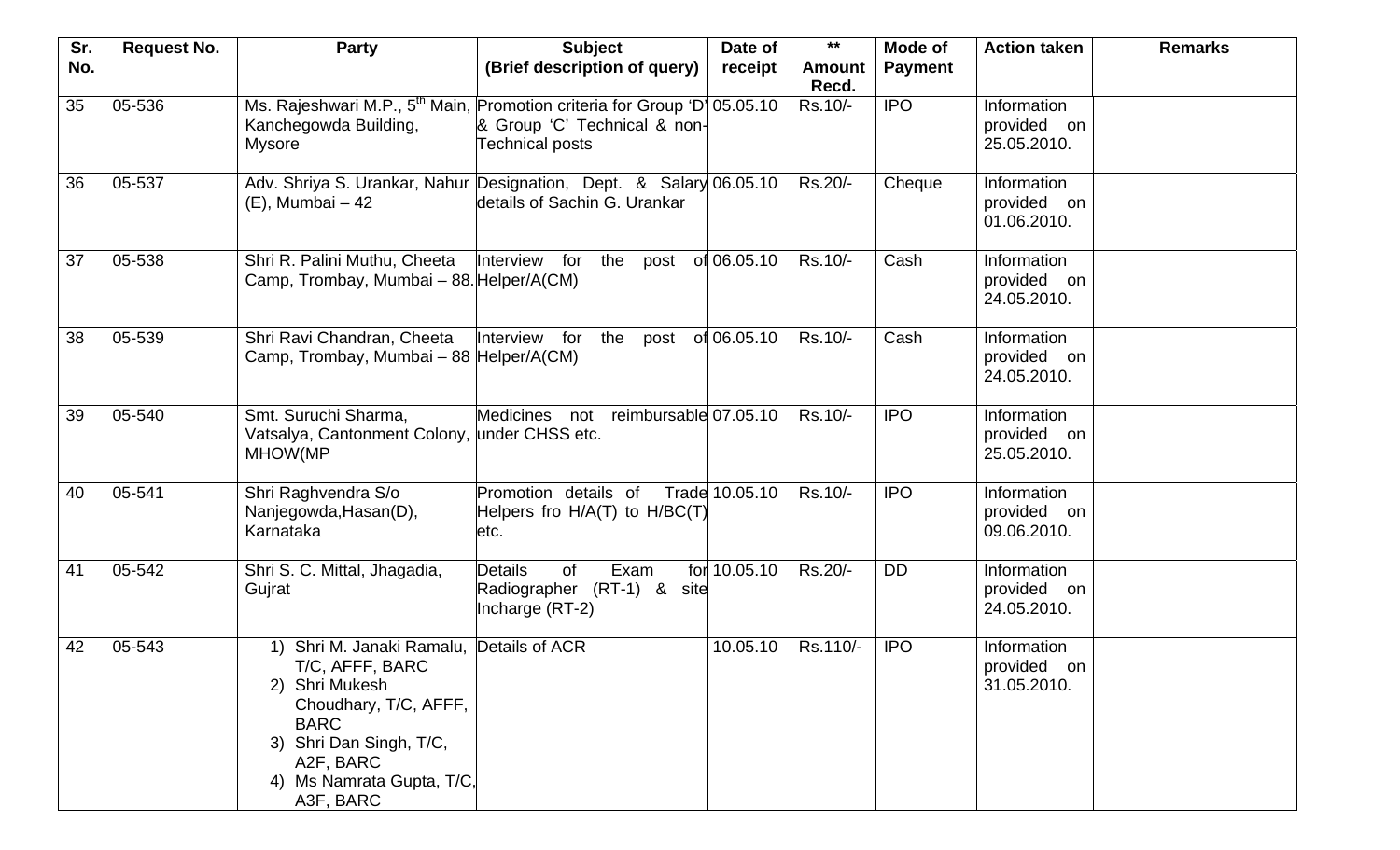| Sr. | <b>Request No.</b> | <b>Party</b>                                                                                                                                                                                                                                                                                                           | <b>Subject</b>                                                                          | Date of    | $***$                  | Mode of           | <b>Action taken</b>                                       | <b>Remarks</b> |
|-----|--------------------|------------------------------------------------------------------------------------------------------------------------------------------------------------------------------------------------------------------------------------------------------------------------------------------------------------------------|-----------------------------------------------------------------------------------------|------------|------------------------|-------------------|-----------------------------------------------------------|----------------|
| No. |                    |                                                                                                                                                                                                                                                                                                                        | (Brief description of query)                                                            | receipt    | <b>Amount</b><br>Recd. | <b>Payment</b>    |                                                           |                |
|     |                    | 5) Shri Asharam Meena,<br>T/C, A3F, BARC<br>6) Shri Sourabh Gupta,<br>T/C, A3F, BARC<br>7) Shri Pradeep G. Bisht,<br>T/C, A3F, BARC<br>8) Shri Dhiraj Kumar, T/C,<br>A3F, BARC<br>9) Ms. Nalinikanta Bareta,<br>T/C, A3F, BARC<br>10) Shri K. K. Awasthi, T/C,<br>A3F, BARc<br>11) Shri A.P. Shukla, T/D,<br>A3F, BARC |                                                                                         |            |                        |                   |                                                           |                |
| 43  | 05-544             | Shri Anuj Saxena,<br>C/o Shri S.K. Saraswat, BSA<br>College of Engg.& Tech. Post-<br>Krushna Nagar, Dist. Mathura<br>(UP)                                                                                                                                                                                              | Personal information of Shri 11.05.10<br>Uitendra K. Saraswat, S/A                      |            | Rs.10/-                | <b>IPO</b>        | Information<br>provided on<br>28.05.2010.                 |                |
| 44  | 05-545             | Dr. Shiban Kishan Chargi, RH- Information regarding PRIS<br>20, Madhuban, Deonar,<br>Mumbai - 88                                                                                                                                                                                                                       |                                                                                         | 13.05.10   | Rs.10+20   IPO         |                   | Information<br>provided on<br>02.06.2010.                 |                |
| 45  | 05-546             | Shri P.K. Kulshreshtha, D-40/2, Minutes of TC Meeting<br><b>RRCAT Colony, PO-</b><br>CAT, Indore                                                                                                                                                                                                                       | recruitment/promotion<br>n1<br>employees of IRE Ltd.working<br>at RMP, MYSORE           | & 14,05.10 |                        | Paid at DAE       | Information<br>provided<br>on<br>28.05.2010.              |                |
| 46  | 05-547             | Smt. Sujata P. Gaikwad, C/o<br>A-4, Hemant, New Mandala<br>Colony, Mumbai - 94                                                                                                                                                                                                                                         | Regarding advertisement for 14.05.10<br>the post of Helper/A(CM)                        |            | Rs.10/-                | Cash              | Information<br>provided on<br>02.06.2010.                 |                |
| 47  | 05-548             | Shri Gurvinder S. Chadha, 3-<br>222, Govind Pura Haldwani -<br>263139 Uttarakhand                                                                                                                                                                                                                                      | Atomic Reactor installed with 17.05.10<br>the help of USA at Nandakot<br>Distt. Chamoli |            |                        | Paid<br>New Delhi | at Information<br>PM's Office, provided on<br>26.05.2010. |                |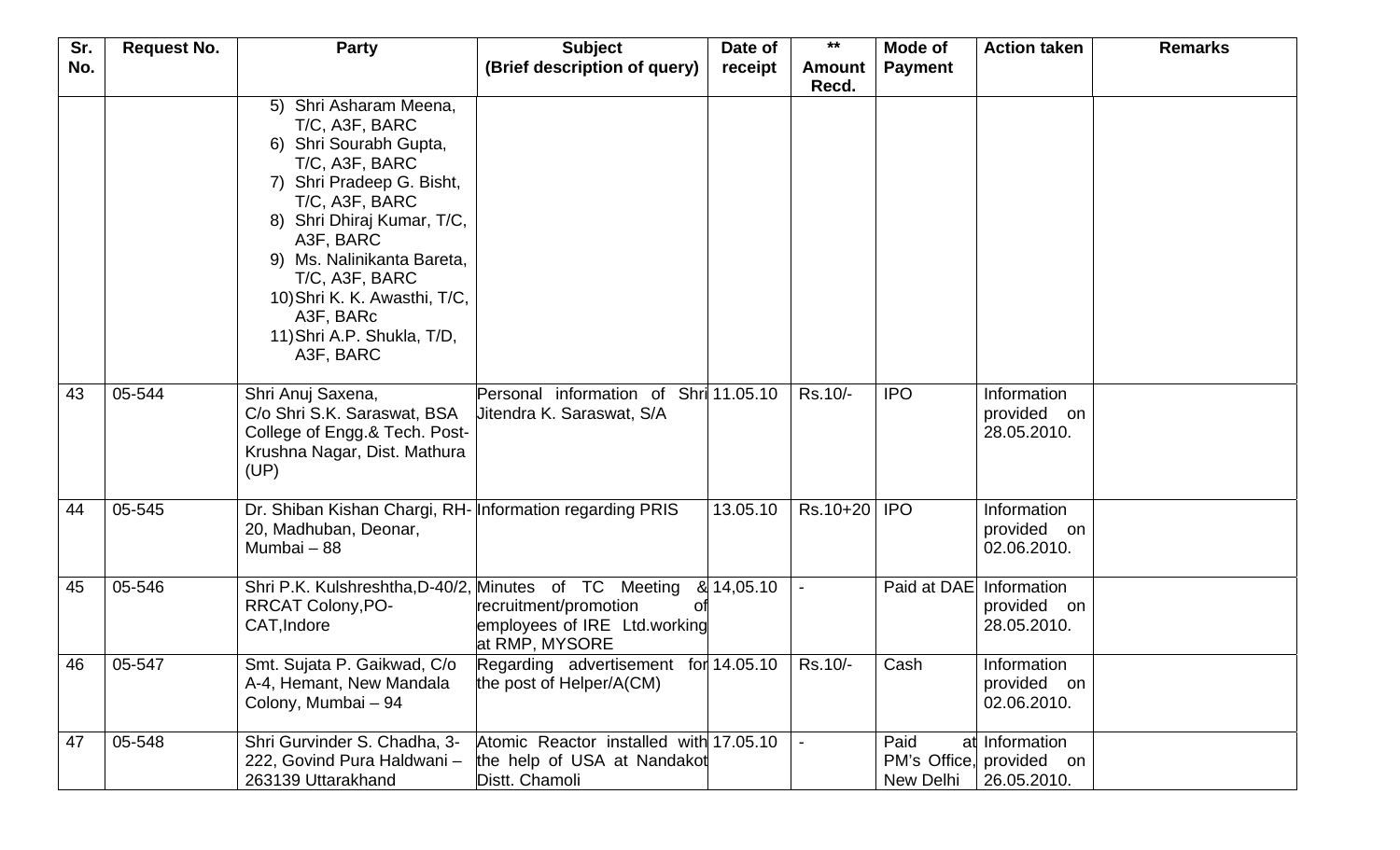| Sr.<br>No. | <b>Request No.</b> | <b>Party</b>                                                                                                                                      | <b>Subject</b><br>(Brief description of query)                                                                                   | Date of<br>receipt | $***$<br><b>Amount</b> | Mode of<br><b>Payment</b>       | <b>Action taken</b>                       | <b>Remarks</b>                                                 |
|------------|--------------------|---------------------------------------------------------------------------------------------------------------------------------------------------|----------------------------------------------------------------------------------------------------------------------------------|--------------------|------------------------|---------------------------------|-------------------------------------------|----------------------------------------------------------------|
|            |                    |                                                                                                                                                   |                                                                                                                                  |                    | Recd.                  |                                 |                                           |                                                                |
| 48         | 05-549             | Shri Ram Kunwar Singh, ASO, Posting of Security officers at 19.05.10<br>Ellora - A-20, Anushaktinagar, North Gate of BARC<br>Mumbai - 94          |                                                                                                                                  |                    |                        | Paid at DAE                     | Information<br>provided on<br>28.05.2010. |                                                                |
| 49         | 05-550             | Shri Sushil Sharma, B/303,<br>Apeksha Apartment, Sainagar,<br>Post - Vasai Road(W), Thane                                                         | <b>Status of AHWR</b>                                                                                                            | 19.05.10           |                        | Paid at PM Information<br>Delhi | Office, New provided on<br>03.06.2010.    |                                                                |
| 50         | 05-551             | Shri R. G. Anil, Rawatbhata via Promotion of Shri H. Pillay, 24.05.10<br>Kota (Rajasthan)                                                         | SO/D & Shri S. Lal, SO,<br><b>BARC, Tarapur</b>                                                                                  |                    |                        | Paid<br>$at -$<br><b>NPCIL</b>  |                                           | Transferred to PIO,<br>BARC, Tarapur U/s. 6(3)<br>on 28.05.10. |
| 51         | 05-552             | Shri Rishi Pal,<br>SA/D, B-16/3, RRCAT Colony,<br>PO-CAT, Indore - 13, M.P.                                                                       | Deptt. Qualifying Exam. for<br>promotion from SA/D to<br><b>Technical Officer</b>                                                | 28.05.10           |                        | Paid<br>at<br>RRCAT,<br>Indore  | Information<br>provided on<br>15.06.2010. |                                                                |
| 52         | 05-553             | Shri R.G. Nimje,<br>Sutluj, B/07, BARC Colony,<br>Western Sector, Anushakti<br>Nagar, Mumbai - 400094                                             | Copy of DPC meeting/details  <br>of complainant who made<br>complaint against him &<br>details of caste verification<br>etc.     | 28.05.10           | Rs.10/-                | <b>IPO</b>                      | Information<br>provided on<br>25.06.2010. |                                                                |
| 53         | 05-554             | Smt. Neelima Kadam,<br>Steno, DAE.                                                                                                                | Group 'C' employees drawing<br>G.P. of Rs.4,200/- who have<br>availed NER LTC & travelled<br>by Air/Recoveries made etc.         | 31.05.10           |                        | Paid at DAE                     | Information<br>provided on<br>24.06.2010. |                                                                |
| 54         | 05-555             | Shri Raghvendra<br>s/o. Nanjeqowda,<br>Sreekara Nilaya,<br>Sreenivasapura (V)& (P),<br>Channarayapattana(T),<br>Hassan (D),<br>Karnataka - 573116 | Promotion<br>for<br>norms<br>Attendants,<br>Foreman,<br>Educational Qualification of<br>Project Director,<br>RMP & CAO, RMP etc. | 31.05.10           | Rs.10/-                | <b>IPO</b>                      | Information<br>provided on<br>08.06.2010. |                                                                |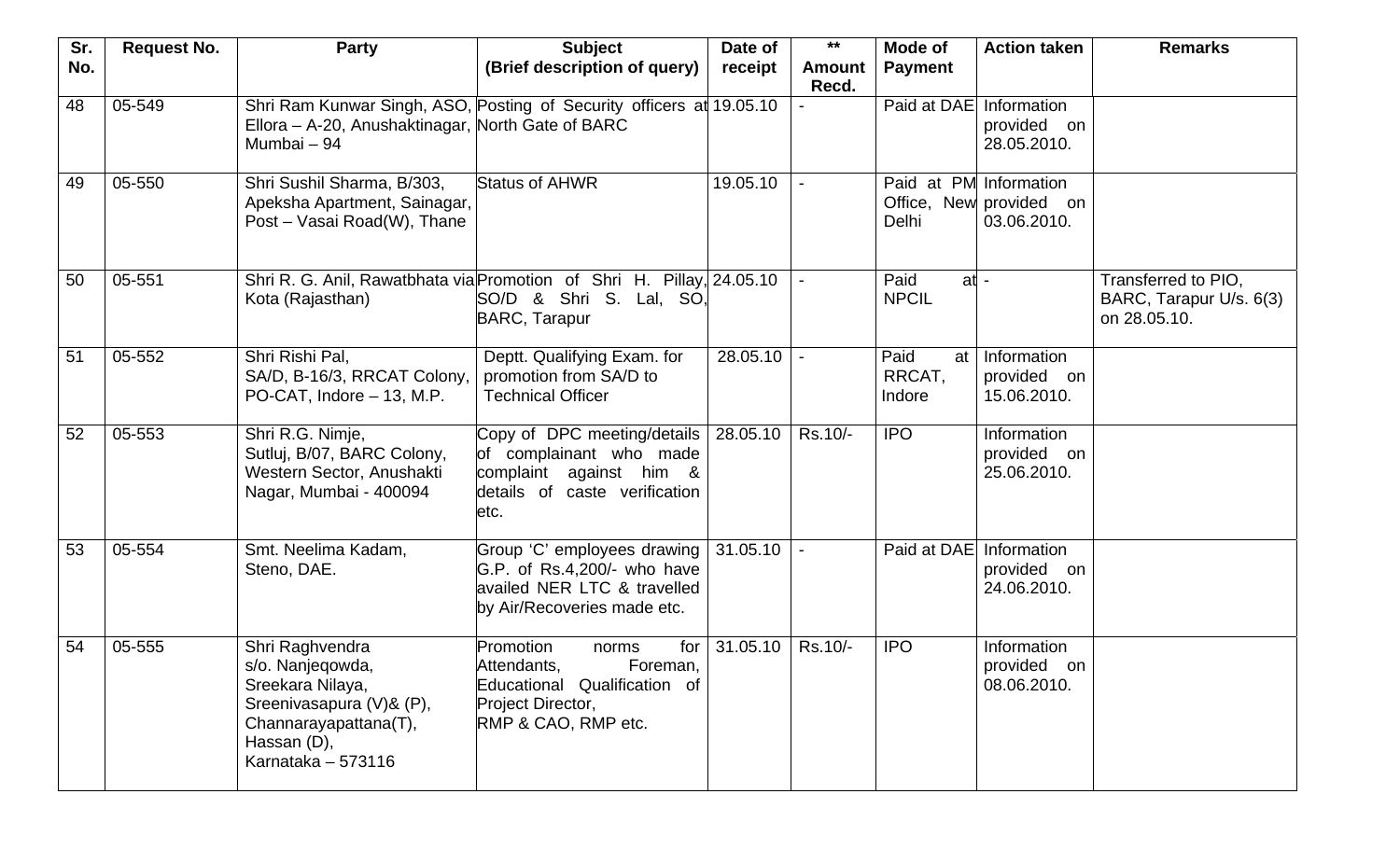| Sr. | <b>Request No.</b> | <b>Party</b>                                                                                                                               | <b>Subject</b>                                                                                                          | Date of       | $***$                  | Mode of                    | <b>Action taken</b>                       | <b>Remarks</b> |
|-----|--------------------|--------------------------------------------------------------------------------------------------------------------------------------------|-------------------------------------------------------------------------------------------------------------------------|---------------|------------------------|----------------------------|-------------------------------------------|----------------|
| No. |                    |                                                                                                                                            | (Brief description of query)                                                                                            | receipt       | <b>Amount</b><br>Recd. | <b>Payment</b>             |                                           |                |
| 55  | 05-556             | Shri Sanjay B.,<br>Flat No. 301, 'A' wing,<br>Sukhakarta-II, CHS Sector-42, Reservation matters etc.<br>Seawood, Nerul, Navi Mumbai.       | of ST/SC<br>employees,<br>∟ist<br>caste cerification certificate.                                                       | 01.06.10      | Rs.10/-                | <b>IPO</b>                 | Information<br>provided on<br>23.06.2010. |                |
| 56  | 05-557             | Shri Sachin Tiwari,<br>SO/D, R&D-ES,<br>G Basement NUB,<br>NPCIL, Anushaktinagar,<br>Mumbai - 400094.                                      | <b>CHSS</b><br><b>Rules</b><br>regarding<br>inclusion of name of parents.                                               | 04.06.10      | Rs.10/-                | Cash                       | Information<br>provided on<br>25.06.2010. |                |
| 57  | 05-558             | Shri N. Sailesh, Flat No.204,<br>H.No.2-3-32, Rd.No.6, Co-<br>op.Bank Colony, Nagole,<br>Hyderabad                                         | reg.Environmental   04.06.10<br><b>Details</b><br>Survey Lab. & Plume report<br>details of Kaiga N.P.P.                 |               |                        | Paid<br>at<br><b>NPCIL</b> | Information<br>provided on<br>16.06.2010. |                |
| 58  | 05-559             | Mr. Raja, Old No.1, New No.20 Documents<br>Second floor, Boobegum, 2 <sup>nd</sup><br>Street, Borderthottam, Anna<br>Salai, Chennai-600002 | issued<br>Radiological<br><b>Physics</b><br>Divn.reg.Medical physicists.                                                | by $08.06.10$ | Rs.10/-                | <b>IPO</b>                 | Under<br><b>Process</b>                   |                |
| 59  | 05-560             | Shri S.G. Panwalkar, DEO(A),<br>RTD, Hall-7, BARC.                                                                                         | Reg. promotion of Helper $\&$ 08.06.10<br>Mali(now Attendant) posts                                                     |               | Rs.10/-                | Cash                       | Information<br>provided on<br>18.06.2010. |                |
| 60  | 05-561             | Shri Sajeev Thomas, MP&RS<br>Officer, Deptt. of<br>Neugosurgery, NIMH & NS,<br>Hosur Rd., Bangalore,<br>Karnataka-560029                   | <b>Details</b><br>of<br>Educational<br>Qualifications, Experience &<br>Pay Scales of<br>Medical<br>Physicist positions. | 08.06.10      | Rs.10/-                | <b>IPO</b>                 | Under<br><b>Process</b>                   |                |
| 61  | 05-562             | Shri Y. Tyagi, D-45/6, RRCAT<br>Colony, PO-RRCAT,<br>Indore-452013                                                                         | Additiona Qualification for the<br>of<br>departmental<br>purpose<br>promotion                                           | 10.06.10      |                        | Paid<br>at<br><b>RRCAT</b> | Information<br>provided on<br>25.06.2010. |                |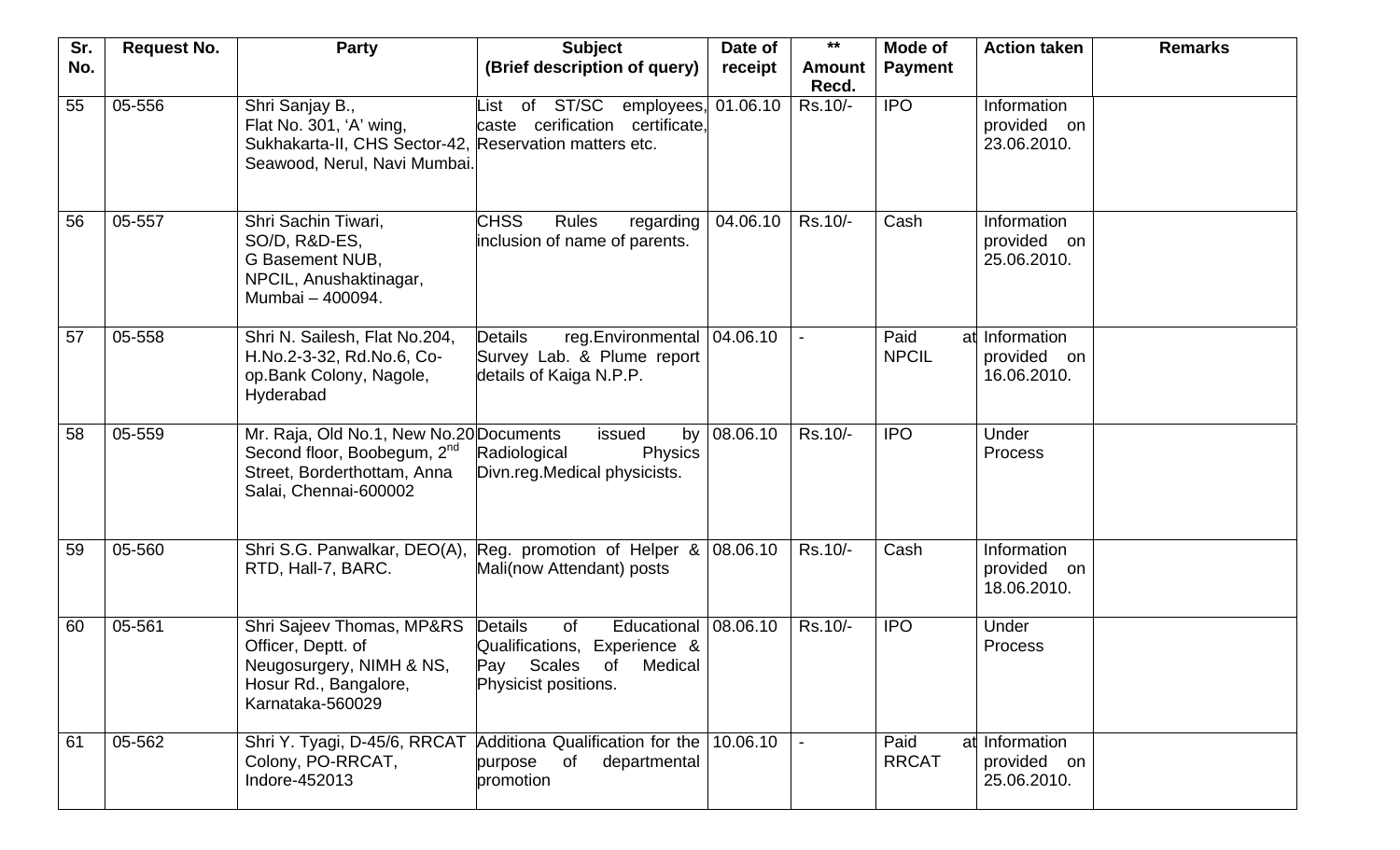| Sr. | <b>Request No.</b> | <b>Party</b>                                                                                    | <b>Subject</b>                                                                                                             | Date of | $***$                  | Mode of        | <b>Action taken</b>                       | <b>Remarks</b>                                       |
|-----|--------------------|-------------------------------------------------------------------------------------------------|----------------------------------------------------------------------------------------------------------------------------|---------|------------------------|----------------|-------------------------------------------|------------------------------------------------------|
| No. |                    |                                                                                                 | (Brief description of query)                                                                                               | receipt | <b>Amount</b><br>Recd. | <b>Payment</b> |                                           |                                                      |
| 62  | 05-563             | Kum.Ritu Agawane, 14-<br>Sindhu, BARC Colony,<br>Anushakti nagar,<br>Mumbai-400094              | Details of documents/Reports<br>prepared by MSWO, BARC<br>Hosp.                                                            | 10.6.10 | Rs.10/-                | <b>IPO</b>     | Under<br><b>Process</b>                   |                                                      |
| 63  | 06-564             | Shri G.L. Huriwal, CSO,<br>DCS&EM, V.S. Bhavan,<br>Anushakti Nagar,<br>Mumbai-400094            | Copy<br>of<br>accountability<br>8 <sub>l</sub><br>responsibility<br>assigned<br>to<br>Col.Ajay<br>Mohey,<br>Director(S&C). | 11.6.10 |                        | Paid at DAE    | Information<br>provided on<br>25.06.2010. |                                                      |
| 64  | 06-565             | Smt. Gauri S. Shambhu,<br>Asstt.Matron, BARC                                                    | Promotion norms for the post  <br>of Matron                                                                                | 11.6.10 | Rs.10/-                | <b>IPO</b>     | Information<br>provided on<br>15.06.2010. |                                                      |
| 65  | 06-566             | Smt.Manisha Goyal, 325<br>Janakpuri, Izatnagar, Bareilly,<br>UP-243122                          | <b>Merit Promotion Scheme</b>                                                                                              | 11.6.10 | Rs.10/-                | <b>IPO</b>     | Information<br>provided on<br>17.06.2010. | Q.Nos.3 to 6 trd. to PIO,<br>DAE on 15.6.10 u/s 6(3) |
| 66  | 06-567             | Shri Jayaraj K.V., SA/E,<br>PESS/UED, BARC, Trombay,<br>Mumbai-400085                           | Details<br>Mess<br>Fund of<br>of<br><b>BARC</b><br>School<br>Training<br>Hostel                                            | 14.6.10 | Rs.10/-                | Cash           | Under<br><b>Process</b>                   |                                                      |
| 67  | 06-568             | Shri Siddharth S. Kamble, A-<br>4/Hemant, New Mandala,<br><b>BARC Colony,</b><br>Mumbai-400094  | Details of Exam. for the post<br>of ASO                                                                                    | 15.6.10 | Rs.10/-                | Cash           | Under<br><b>Process</b>                   |                                                      |
| 68  | 06-569             | Shri Wable P.V., B-8/58,<br>Kendriya Vihar, Moshi,<br>Pune-412 105                              | Details of Exam. for the post<br>of ASO                                                                                    | 15.6.10 | Rs.10/-                | <b>IPO</b>     | Under<br><b>Process</b>                   |                                                      |
| 69  | 06-570             | Shri Chetan Kothari, 52,<br>Oceanic Apptt., Dr.R.P. Lane,<br>Off B.Desai Road,<br>Mumbai-400026 | <b>Details</b><br>of<br>Scientists/Employees died to<br>various illness in BARC                                            | 16.6.10 |                        |                | Under<br><b>Process</b>                   | Appl. Fee not received.                              |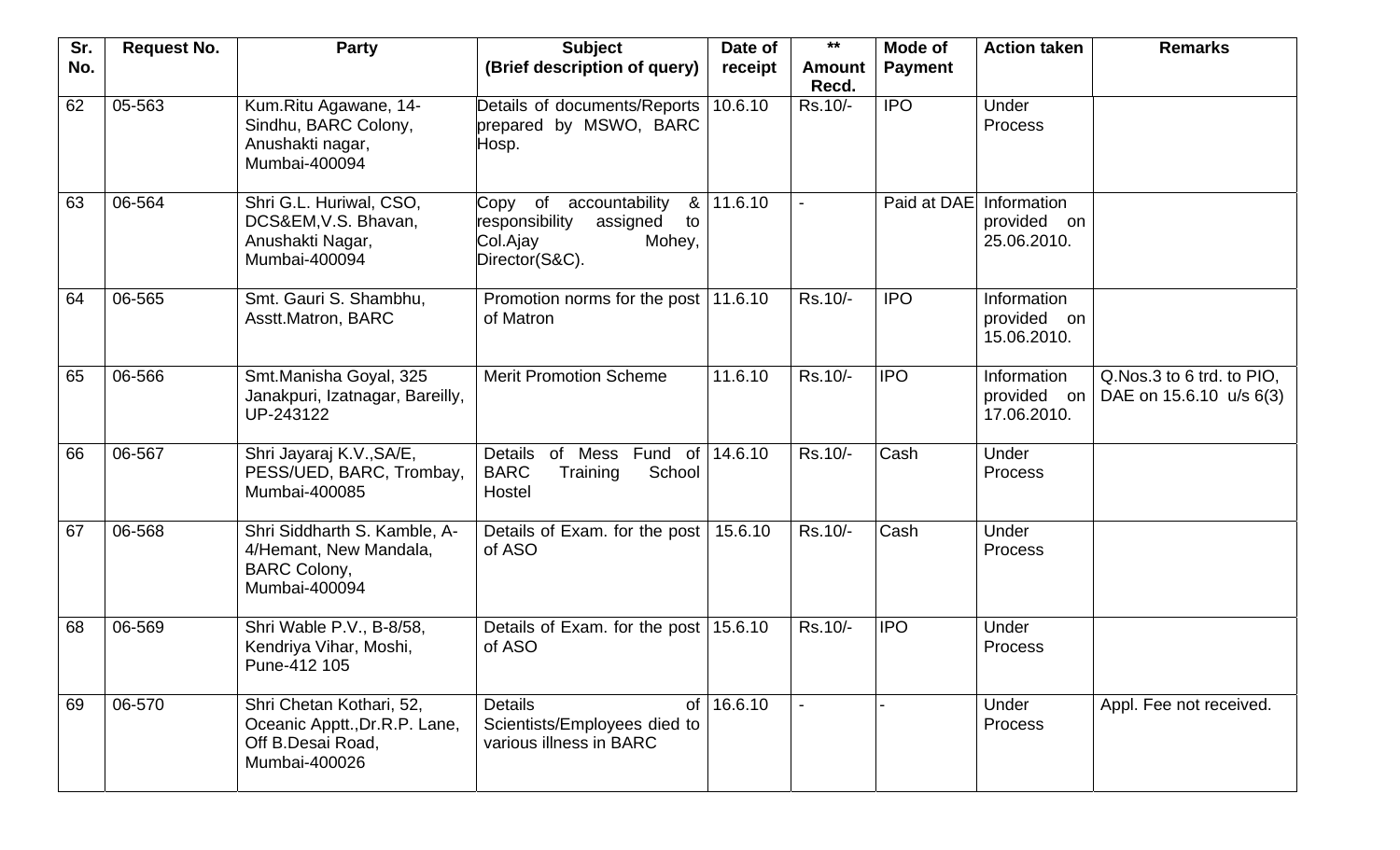| Sr. | <b>Request No.</b> | <b>Party</b>                                                                                             | <b>Subject</b>                                                                                                                                       | Date of  | $***$           | Mode of        | <b>Action taken</b>                       | <b>Remarks</b>                                      |
|-----|--------------------|----------------------------------------------------------------------------------------------------------|------------------------------------------------------------------------------------------------------------------------------------------------------|----------|-----------------|----------------|-------------------------------------------|-----------------------------------------------------|
| No. |                    |                                                                                                          | (Brief description of query)                                                                                                                         | receipt  | Amount<br>Recd. | <b>Payment</b> |                                           |                                                     |
| 70  | 06-571             | Shri M.S. Gandle, DEO, PD,<br>BARC, Trombay, Mumbai-<br>400085                                           | Constitution of Committee to<br>the<br>Police<br>inquire into<br>&<br>complaint<br>counter<br>complaint by Shri Gandle                               | 18.6.10  | Rs.10/-         | Cash           | Information<br>provided on<br>28.06.2010. |                                                     |
| 71  | 06-572             | Shri Ashish Awasthi, Type<br>3158E, Anupratap Colony,<br>PO-Bhabha Nagar, Via-Kota,<br>Rawatbhata-323307 | Promotion to SO/C or TO/C<br>or TO/B who have been<br>permitted to do AIC<br>from<br>Institute<br>of Chemist<br>$( )$ ,<br>Kolkata                   | 21.06.10 | Rs.10/-         | <b>DD</b>      | Information<br>provided on<br>28.06.2010. |                                                     |
| 72  | 06-573             | Shri Pawan Kumar Kothari,<br>Dy. Jailer, Distt. Jail,<br>Haridwar, Uttarakhand                           | 0f<br>dated<br>Copy<br>letter<br>01.08.1956 from Dr. H. J.<br>Bhabha to then P.M. Pandit<br>Jawaharlal Nehru                                         | 21.06.10 | Rs.50/-         | <b>IDD</b>     |                                           | Transferred to PIO, DAE<br>U/s. 6(3) on 24.06.2010. |
| 73  | 06-574             | Shri Ravindra Jagtap, Sindhu-<br>14, BARC Colony,<br>Anushaktinagar, New<br>Mandala, Mumbai - 94         | Copies of complaint by Smt.   21.06.10<br>Jaya R. Agawane against<br>Shri<br>Jagtap<br>8<br>report<br>prepared by staff Grievance<br>officer thereon |          | Rs.10/-         | <b>IPO</b>     | Information<br>provided on<br>28.06.2010. |                                                     |
| 74  | 06-575             | Shri Avdhesh K. Kaushik,<br>Type-3/54-D, Anupratap<br>colony, Po-Bhabha Nagar,<br>Rawatbhata via Kota    | Promotion to SO/C or TO/C<br>or TO/B who have<br>been<br>permitted to do AIC<br>from<br>of<br>Chemist<br>Institute<br>(1),<br>Kolkata                | 22.06.10 | Rs.10/-         | <b>IDD</b>     | Under<br><b>Process</b>                   |                                                     |
| 75  | 06-576             | Dr. S. N. Yadav, K-31/76, B.<br>B. Hariya, Bhairon<br>ath, Varanashi, UP                                 | <b>Details</b><br>'Nisargruna'<br>0f<br>Technology of BARC                                                                                           | 23.06.10 | Rs.10/-         | <b>IPO</b>     | Under<br>Process                          |                                                     |
| 76  | 06-577             | Dr. S. K. Charagi, RH-20,<br>Madhuban, Deonar Farm Rd,<br>Deonar, Mumbai-88                              | PRIS(O) eligibility of Mr.<br>Subir Bhattacharya, CO/F                                                                                               | 22.06.10 | Rs.20/-         | <b>IPO</b>     | Under<br>Process                          |                                                     |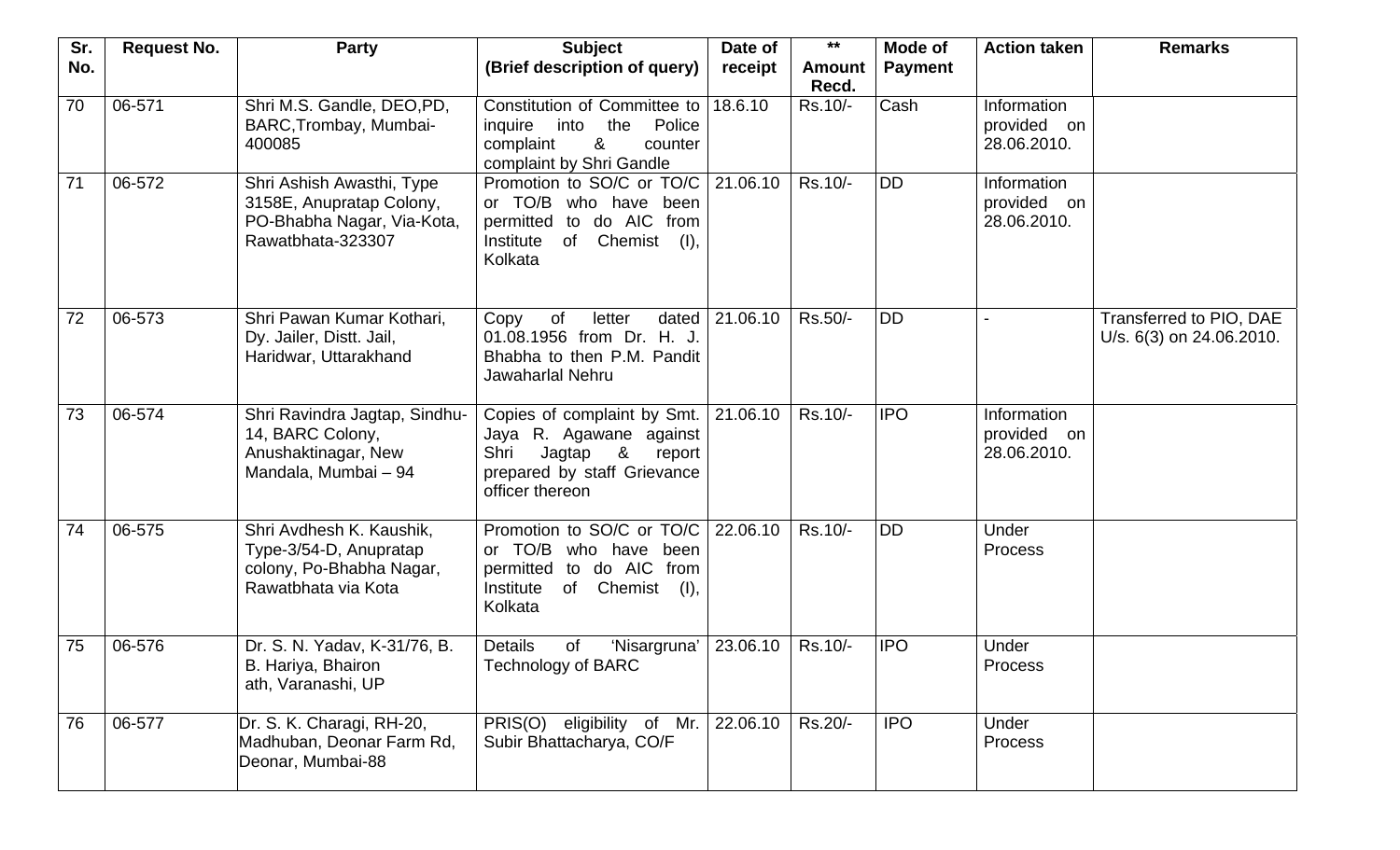| Sr.<br>No. | <b>Request No.</b> | <b>Party</b>                                                                                  | <b>Subject</b><br>(Brief description of query)                                                          | Date of<br>receipt | $***$<br><b>Amount</b> | Mode of<br><b>Payment</b> | <b>Action taken</b>     | <b>Remarks</b>             |
|------------|--------------------|-----------------------------------------------------------------------------------------------|---------------------------------------------------------------------------------------------------------|--------------------|------------------------|---------------------------|-------------------------|----------------------------|
|            |                    |                                                                                               |                                                                                                         |                    | Recd.                  |                           |                         |                            |
| 77         | 06-578             | Shri Chawhan Sundeep<br>Ompal, D-6/Brahmaputra<br>A.Nagar, Mumbai - 94                        | Interview for the post of 24.06.10<br>Helper/A(CM)                                                      |                    | Rs.10/-                | <b>Cash</b>               | Under<br><b>Process</b> |                            |
| 78         | 06-579             | Shri X Joseph Raja<br>Manickam, UDC, Admin<br>Section, HWP, Tuticorin                         | Recruitment for the post of 28.06.10<br>ASO(A)                                                          |                    | Rs.10/-                | <b>IPO</b>                | Under<br><b>Process</b> |                            |
| 79         | 06-580             | Shri Devidas S. Pagar, C/o<br>Dr. M.S. Patil, A-5,<br>Madhusudan, Deonar Buag,<br>Mumbai - 88 | Details<br>RA Test<br>&<br>of<br><b>Tuberculosis test for Arthiritis</b><br>in r/o Ms. Kalpna G. Kaklij | 29.06.10           | Rs.10/-                | <b>IPO</b>                | Under<br><b>Process</b> |                            |
| 80         | 06-581             | Shri R. K. Singh, ASO,<br>Anushaktinagar, Mumbai -94                                          | Posting of Security Officers<br>at North Gate of BARC                                                   | 29.06.10           |                        |                           | Under<br><b>Process</b> | Appl. Fee is not received. |

**\*\*** Amount received includes application fee and documentation charges.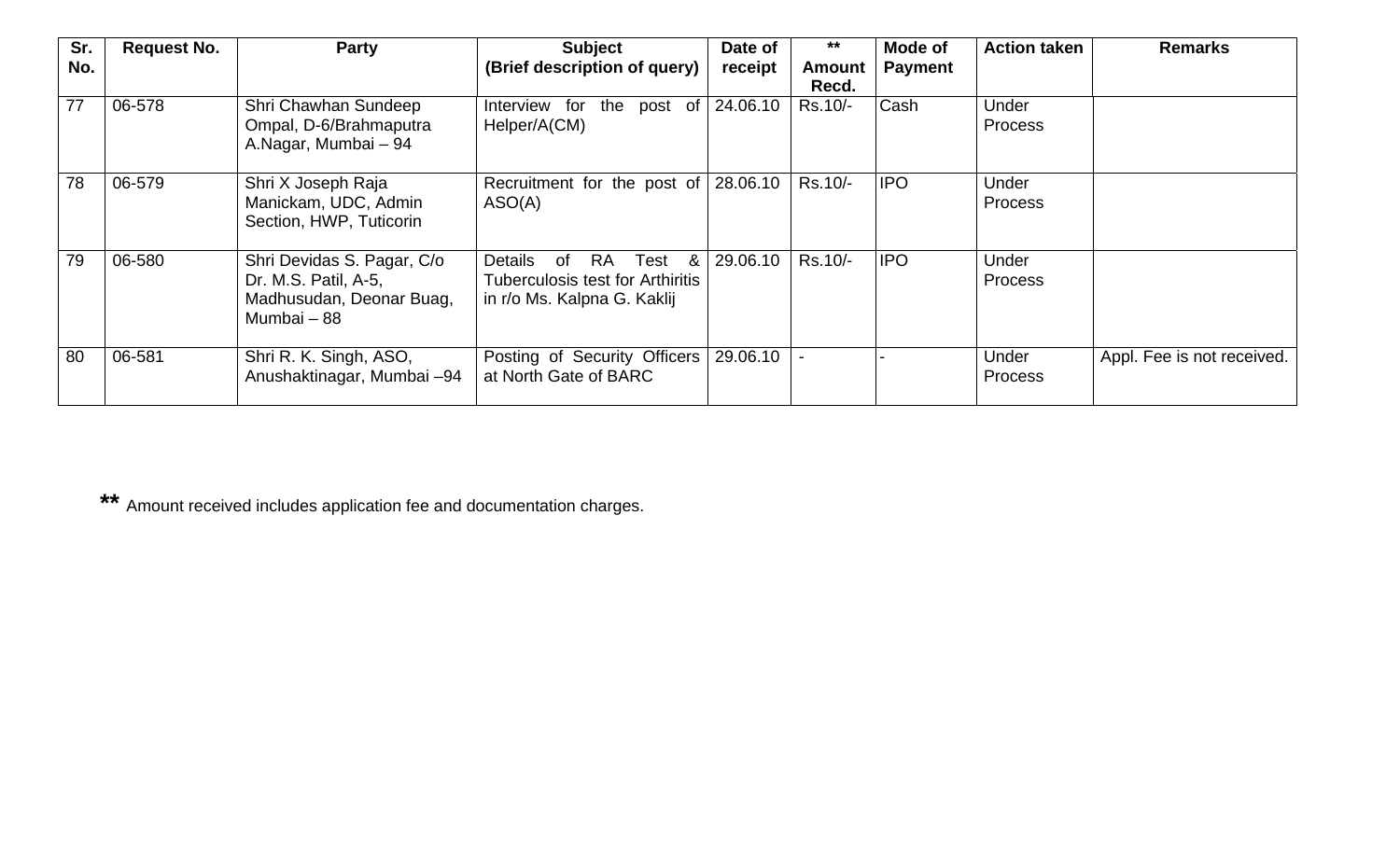## **FIRST APPEAL**

| Sr.            | <b>Request No.</b>                      | Party                                                                      | <b>Subject</b>                                                                                              | Date of        | $***$                  | <b>Mode of</b> | <b>Action</b> | <b>Disposal of Appeal</b>                                                                      |
|----------------|-----------------------------------------|----------------------------------------------------------------------------|-------------------------------------------------------------------------------------------------------------|----------------|------------------------|----------------|---------------|------------------------------------------------------------------------------------------------|
| No.            |                                         |                                                                            | (Brief description of query)                                                                                | receipt        | <b>Amount</b><br>Recd. | <b>Payment</b> | taken         |                                                                                                |
| $\mathbf{1}$   | RTI/BARC/<br>2010/04/524<br>Dt.10.04.10 | Shri P. Sridhar Babu,<br>HBR Layout Extn.,<br>Banglore $-560043$           | BHABHATRON   & II Telecobalt 13.04.10<br><b>Machine</b>                                                     |                |                        |                | 26.05.10      | Appeal dt. Nil recd. on<br>21.06.10 is under<br>process.                                       |
| $\overline{2}$ | RTI/BARC/<br>2010/04/528<br>Dt.26.04.10 | Shri Santosh Kumar<br>Mishra, 1010,<br>Akashganga, A.Nagar,<br>Mumbai - 94 | <b>Details</b><br><b>of</b><br>guest<br>accommodation provided to Ms.<br>Poonam Mishra & Other at NBH       | House 26.04.10 |                        |                | 07.05.10      | 1 <sup>st</sup> appeal dated<br>18.05.10 recd. by AA<br>on 19.05.10 disposed<br>of on 01.6.10. |
| 3              | RTI/BARC/<br>2010/04/531<br>Dt.26.04.10 | Mr. Chetan Kothari, 52,<br>Oceanic Apartment,<br>Mumbai - 400 026          | the details of Scientist/Officers of 30.04.10<br>BARC who had committed suicide<br>& who had died of cancer |                |                        |                | 26.05.10      | Appeal dt. 12.06.10<br>recd. by AA on<br>15.06.10 is under<br>process.                         |
| 4              | RTI/BARC/<br>2010/05/532<br>Dt.         | Shri G. Srinivasan, 55,<br>Alakananda, A. Nagar,<br>Mumbai-94              | Copie of ACRs & documents in 29.04.10<br>CHSS file in BARC Hospital                                         |                |                        |                | 28.05.10      | Appeal dt. 29.06.10<br>recd. by AA on<br>30.06.10 is under<br>process.                         |
| 5              | RTI/BARC/<br>2010/04/533<br>Dt.03.05.10 | Shri Santosh Kumar<br>Mishra, 1010,<br>Akashganga, A.Nagar,<br>Mumbai - 94 | Action taken on<br>his<br>letter<br>Controller, BARC, copy of letter<br>given by his wife etc.              | to 04.05.10    |                        |                | 25.05.10      | 1 <sup>st</sup> appeal dated<br>03.06.10 disposed of<br>on 10.6.10.                            |
| 6              | RTI/BARC/<br>2010/05/535<br>Dt.         | Smt. Suruchi Sharma,<br>MHOW (M.P)                                         | <b>Medicines</b><br>reimburssable<br>CHSS, Pharmacopia followed by<br><b>Medical Division</b>               | under 04.05.10 |                        |                | 24.5.10       | Appeal dtd.2.6.10<br>received by AA on<br>15.6.10 is under<br>process.                         |
| $\overline{7}$ | RTI/BARC/<br>2010/05/541<br>Dt.         | Shri Raghvendra S/o<br>Nanjegowda, Hasan(D),<br>Karnataka                  | Promotion details of Trade Helpers 10.05.10<br>fro H/A(T) to H/BC(T) etc.                                   |                |                        |                | 09.06.10      | Appeal dt. 28.06.10<br>recd by AA on 29.6.10<br>is under process.                              |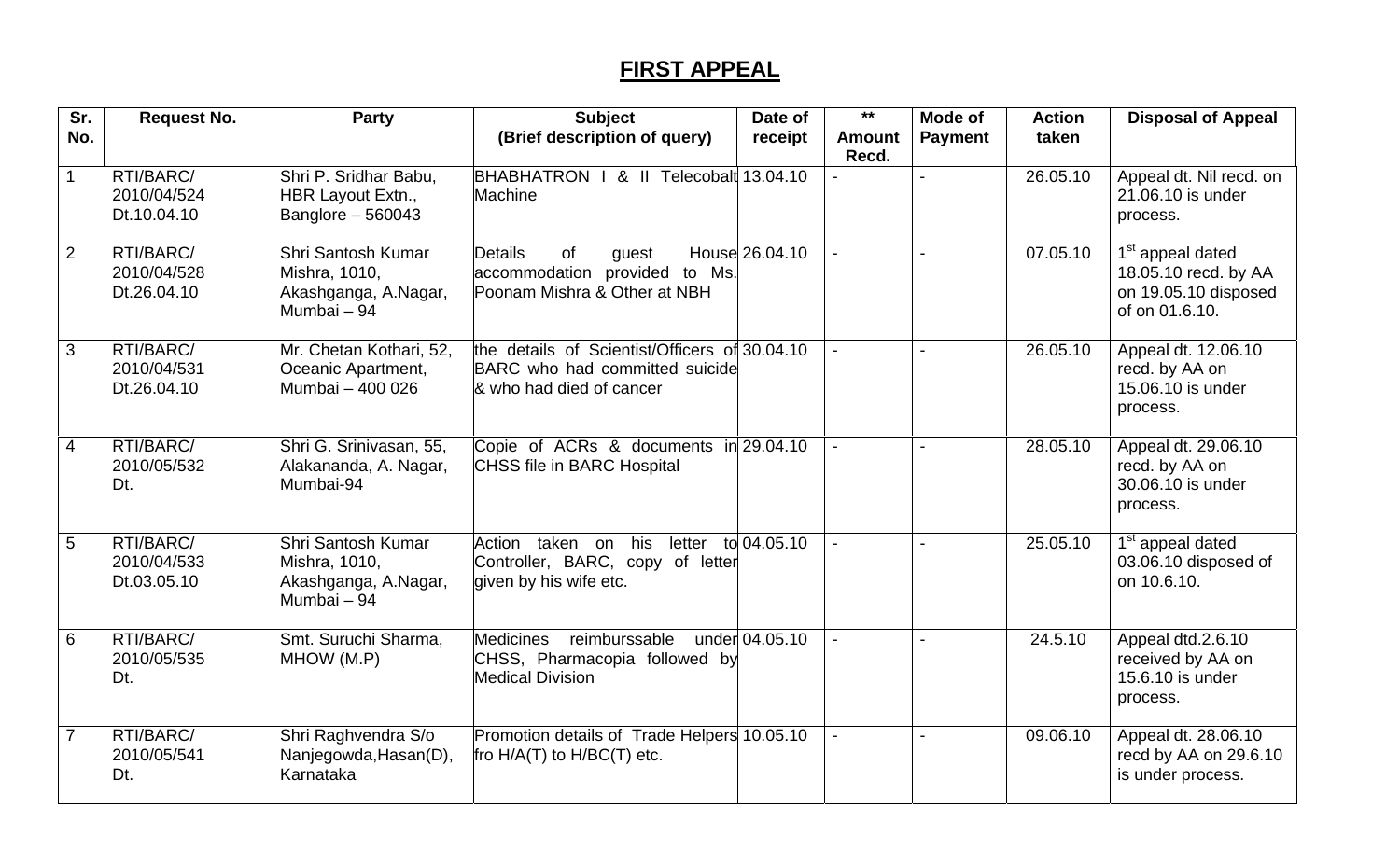| Sr. | <b>Request No.</b> | Party                                         | <b>Subject</b>                          | Date of    | $***$         | <b>Mode of</b> | <b>Action</b> | <b>Disposal of Appeal</b> |
|-----|--------------------|-----------------------------------------------|-----------------------------------------|------------|---------------|----------------|---------------|---------------------------|
| No. |                    |                                               | (Brief description of query)            | receipt    | <b>Amount</b> | <b>Payment</b> | taken         |                           |
|     |                    |                                               |                                         |            | Recd.         |                |               |                           |
| 8   | RTI/BARC/          | Shri P.K. Kulshreshtha, D-Minutes of          | TC<br>Meeting                           | & 14,05.10 |               |                | 28.5.10       | Appeal dtd.8.6.10         |
|     | 2010/05/546        | 40/2, RRCAT Colony, PO- recruitment/promotion |                                         |            |               |                | 14.6.10       | received by AA on         |
|     | Dt.14.05.10        | CAT, Indore                                   | employees of IRE Ltd.working at         |            |               |                |               | 14.6.10 is under          |
|     |                    |                                               | <b>RMP, MYSORE</b>                      |            |               |                |               | process                   |
| 9   | RTI/BARC/          | Smt. Gauri S. Shambhu,                        | Promotion norms for the post of 11.6.10 |            |               |                | 15.06.10      | Appeal dt.                |
|     | 2010/06/565        | Asstt.Matron, BARC                            | Matron                                  |            |               |                |               | 25.06.10eecd. on          |
|     | Dt.10.06.10        |                                               |                                         |            |               |                |               | 25.06.10 through E-       |
|     |                    |                                               |                                         |            |               |                |               | mail is under process.    |